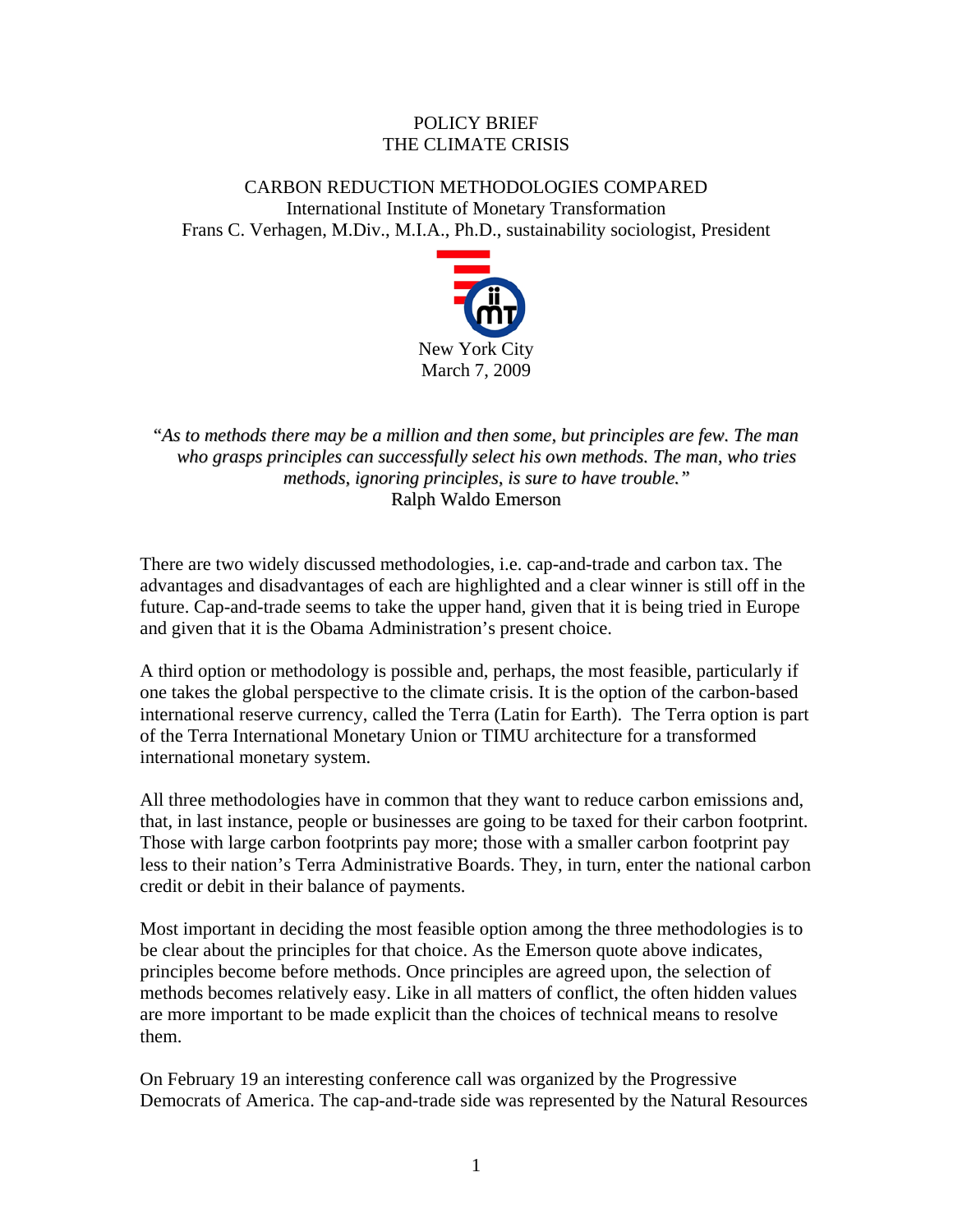Defense Council (NRDC) and the carbon tax side by the Carbon Tax Center. The following principles seem to have been established by both presenters.

Any carbon reduction system should foster **stability and predictability,** so that business can plan. The cap-and-trade proponents hold that their planning horizon is some forty years while the Carbon Tax proponents only determine their tax on an annual or biannual basis. The latter argue that markets fluctuate, particularly in commodities as have seen in price of oil, stocks, and pork bellies. So, each side believes their methodology produces more stability and predictability.

A carbon reduction methodology should be tax neutral and not be regressive. So, it should tend to possess **revenue neutrality**.

**Rapid implementation and simplicity** is a third principle to be pursued. Carbon tax proponents of the Carbon Tax Center and other groups believe that their system scores highly on this principle, pointing to the fact that it took five years for the Northeast capand-trade treaty (RGGI) to be negotiated while it only included power plants.

**Prevention of gaming** is another objective that is easier to do in the carbon tax system.

**International transferability** is a principle that the carbon tax proponents emphasize, because a "price signal based on currency rather than on quantity is better suited for setting a uniform standard that holds all nations accountable."

There are at least four areas in which both carbon reduction methodologies are weak and in which the third methodology of the carbon-based international reserve currency of the Terra is strong.

First, both carbon reduction methodologies are **not globally oriented**; they are directed towards a region or a nation or groups of nations.

Secondly, they only deal with the climate crisis and they are **not integrated with the economic crisis,** the resolution of which cannot be divorced from the resolution of the climate crisis. The latter's economic costs have to be simultaneously addressed if we want to construct an equitable, sustainable and, therefore, stable economic system.

Thirdly, they are **too far removed from the individual** who is not challenged to make the profound changes in life styles, particularly in the global North.

Fourthly, the two carbon reduction methodologies are **weak on global equity,** ignoring the historical context of the causation of the climate crisis, i.e. industrialization in the global North that did not internalize its social and environmental costs.

These four weaknesses in the present carbon reduction methodologies are interconnected. Because they mostly originate in the industrialized North, they tend to adopt regional approaches rather than a global one. Because of this orientation, the global ethical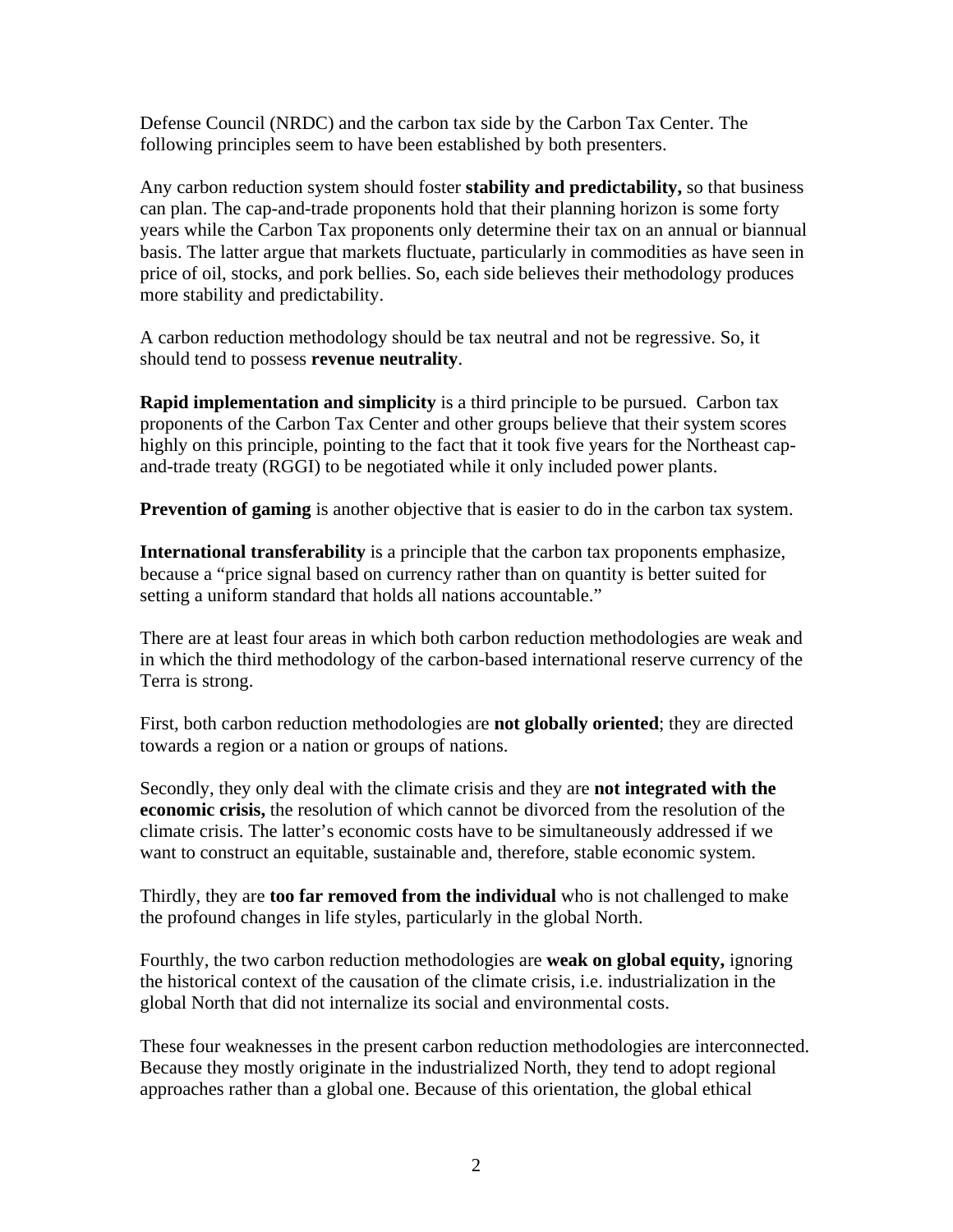dimension of the climate crisis and even the economic crisis are not made part of the principles of a global, effective, stable carbon reduction methodology. It is only through equity and sustainability that a workable and lasting carbon reduction methodology can be developed.

It is the opinion of the International Institute of Monetary Transformation that the two carbon reduction methodologies are preliminary phases for the ultimate one that builds into the world's monetary, financial and economic systems a carbon reduction methodology that is equitable, sustainable, and, therefore, stable. It would be impervious to gaming, because it depends, in final analysis, on the behavior of the individual in the global North and South.

How can this Terra carbon reduction methodology become a reality?

It can become a reality if nations decide to start discussing its potential in resolving both the economic and climatological crises simultaneously. This could start with the G20 nations at their Summit in London on April 2 by deciding to establish a Commission which is to evaluate its pros and cons of the Terra solution with its TIMU Architecture. Its report should be due in one month, so that the report can be one of the major inputs into G192 negotiations at the UN at the end of May which is being coordinated by the UN General Assembly President's Commission on Monetary and Financial Crises. Its senior advisor has publicly made a very positive statement on the introduction of a carbon-based international reserve currency that would become part of a nation's carbon account in its balance of payments. These negotiations will be part of the crucial Copenhagen conference in December. The worse the economic crisis gets, the more longterm solutions are being looked into. Thus the Terra Solution with its International Monetary Union (TIMU) Architecture which would transform the international monetary system would become a realistic option.

How the Obama Administration is going to deal with the climate crisis and whether it is going to integrate it with the global economic crisis are questions that each US and global citizen can ask www.whitehouse.gov about. Personally, I posed the following question there. "How is the Obama Administration going to deal with the climate crisis? Is it going to use the methodology of cap and trade, carbon tax or carbon based new international reserve currency? While the first two methodologies are widely discussed, the third one is new and is part of the Terra International Monetary Union or TIMU architecture developed by International Institute of Monetary Transformation. www.timun.net.

Finally, let me elaborate a little further on the Terra solution or the Terra carbon reduction methodology by placing it in the context of its TIMU architecture.

The *new international reserve currency* of the Terra which is based upon carbon emissions permits and which are allocated following the Cap and Share methodology is to function as a means of international exchange, a store of value and the accounting unit of carbon credits and debits between nations.